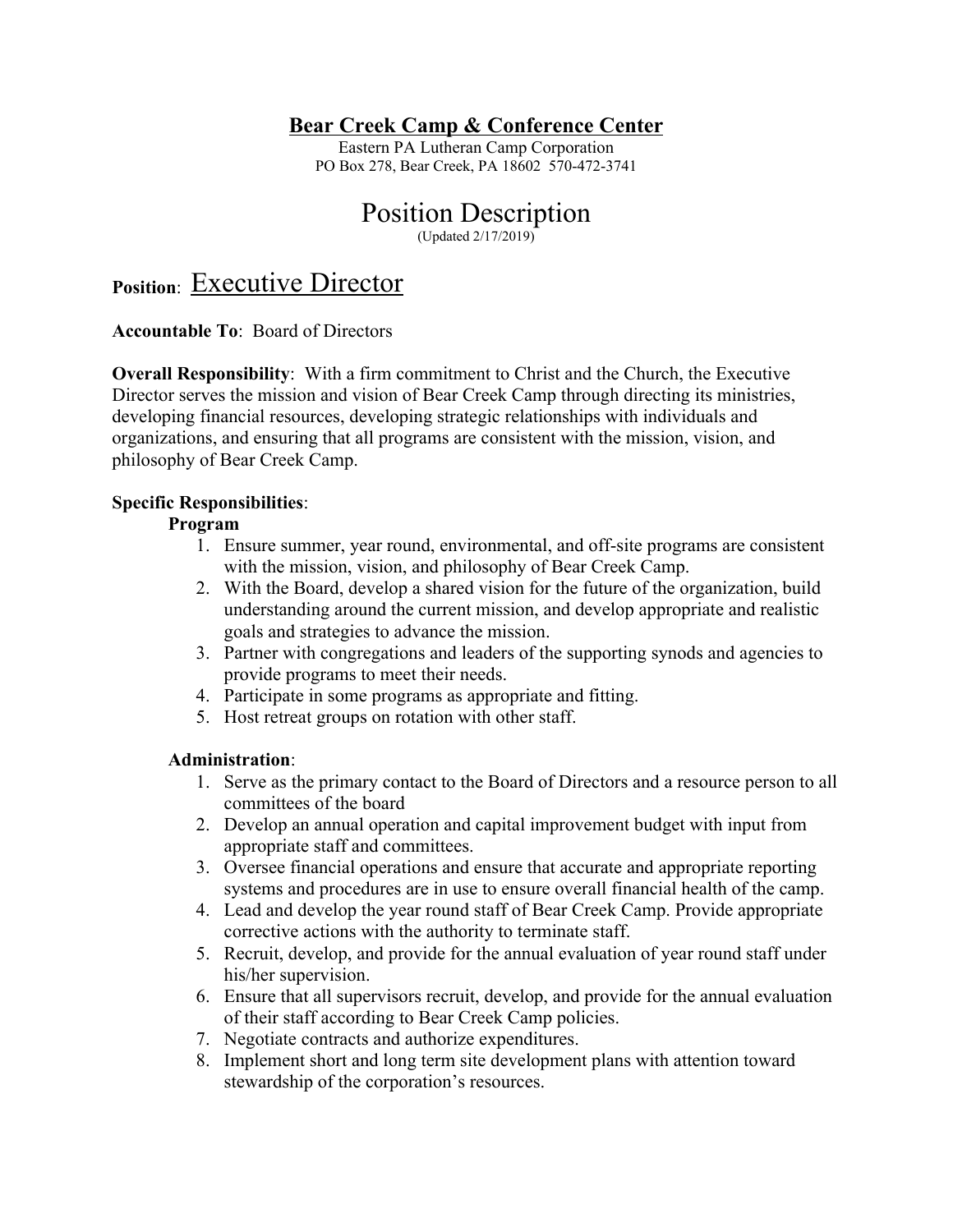- 9. Encourage an atmosphere of Christian hospitality, respect, and graciousness toward community, staff, campers, donors, supporters, and users of BCC's facilities
- 10. Ensure American Camp Accreditation status is maintained.

## **Public Relations and Financial Development**:

- 1. Partner with the Board and appropriate staff and committees to develop and implement strategies for fund-raising and resource development.
- 2. Serve as primary contact with congregations and church professionals.
- 3. Develop relationships with constituent and community groups to interpret and further the mission of Bear Creek Camp.
	- a. Board building and maintaining positive working relationships
	- b. Staff developing a strong ministry team to carry out the mission of BCC
	- c. Synods establishing and maintaining dynamic relationships with congregations and church leaders
	- d. ELCA participate in regional and national events to be updated in current developments in outdoor ministry in the church
	- e. American Camp Association attend regional and national events to be updated in current developments in camping
	- f. Community represent Bear Creek Camp and interpret its mission to the community and schools
	- g. Bear Creek Wildlife Conservation Association develop relationships that maintain responsible hunting on the property
	- h. Staff/camper alumni and other volunteers encourage continued involvement and financial support
	- i. Ecumenical cultivate and strengthen relationships with the church's ecumenical partners
	- j. Program participants and facilities users
- 4. Work with consultants, staff, and volunteers to facilitate capital appeals.
- 5. Monitor all BCC social media accounts and deal with potential issues that are posted

# **Qualifications**:

# **Required**

- 1. Mature and vibrant Christian faith with an understanding and appreciation for the doctrine of the Evangelical Lutheran Church in America.
- 2. Bachelor's Degree from an accredited college or university.
- 3. Capacity to integrate outdoor ministry with Lutheran theology, contemporary movements in spiritual growth, congregational life, and ecological practice.
- 4. Robust and professional engagement with outdoor ministry.
- 5. Demonstrated skills and innovative experiences with managing staff and budget, ministries and programs (small group philosophy), and site and resource development.
- 6. Prefer at least five years progressively responsible experience in camping, education, the church or other non-profit agency or association, or relevant business experience, required.